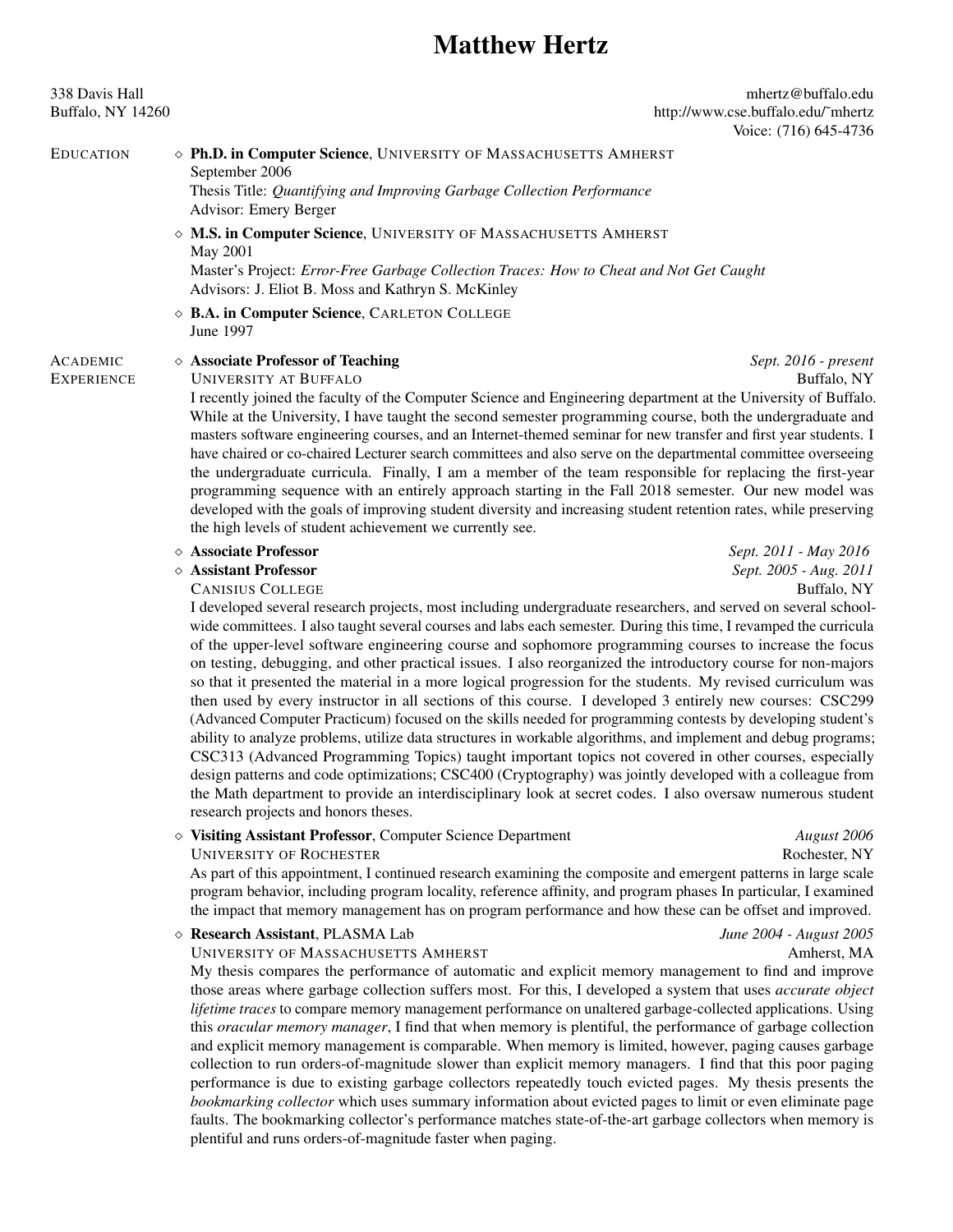# INDUSTRIAL ⇧ Graduate Student Intern, Java Technologies Group *May 2002 - Aug. 2002*

**SUN MICROSYSTEMS** During my internship, I implemented a whole-heap garbage collector with which I measured the cost of the existing write barriers within the HotSpot JVM. I compared the cost of these write barriers with a new, filtering write barrier I implemented. Based upon these results, I implemented and analyzed the efficiency of a new static analysis that removes unneeded write barriers.

⇧ Software Engineer, Device Driver and Firmware Development *Jan. 1999 - July 1999*

As the lead firmware developer, I was responsible for creating the device driver for the new "highly reflective" touchscreen display. I rewrote our smart-battery charger's firmware to enable using it with the latest generation of batteries. I also updated the company's wearable computer BIOS to be APM compliant.

⇧ Software Engineer, Software Research Division *Jan. 1998 - Jan. 1999*

Northfield, MN I served as the designer and team-leader of a project creating a programming language, compiler, and runtime system enabling program creation and customization on wearable computers via touchscreen input and voice commands. The system also featured immediate program distribution via wireless networking. Using a library I developed, I also led a project working with the US Navy to operate an existing class 3 IETM seamlessly on a tablet-like touchscreen.

⇧ Analyst, Continuous Improvement Team *June 1997 - Jan. 1998* ANDERSEN CONSULTING During this time I researched, designed, and helped select a defect tracking tool. I was also a member of the team which implemented a software review process and served on several code review teams.

# ADMINISTRATIVE ◇ **Director, Office of Research and Institutional Effectiveness** *Sept.* 2012 *- July* 2016<br>EXPERIENCE **CANISIUS COLLEGE**

CANISIUS COLLEGE I directed the office responsible for the school's data analytics and measuring and helping improve institutional effectiveness. This includes providing institutional data requested by governmental, non-profit, and commercial agencies; responding to internal requests for data analyses; and providing reports and analyses that guide the college's data-driven decision-making process. I directed the design of an institution-wide assessment collection system, worked with offices across campus to ensure accurate data records, developed a data warehouse and automated many data reports, and created programs projecting enrollments and financial aid budgets, meeting accreditor requirements for assuring the validity of teacher education assessments, and reporting academic departments' performance metrics.

⇧ Computer Science Department Chair *May 2011 - Sept. 2012*

CANISIUS COLLEGE During the year in which I served as Chair, I oversaw the process by which the department's space in the new Science Building was allocated. I then organized moving the department from our prior space into this new building. During this time, I was also responsible for managing budgets, scheduling classes and instructors, organizing student assessments, and working with new and transferring students.

- 
- 
- GRANTS  $\& \diamond$  **CSE Department Best Teaching Faculty Award 2017**<br>AWARDS  $\& \diamond$  **NSE Cropt CSP 0834323** Sont 2008 Sont 2011
	- $\diamond$  NSF Grant CSR-0834323 Sept. 2008 Sept. 2011
	- $\diamond$  CASCON (IBM Center for Advanced Studies Conference) Best Demo Award CASCON 2009
	- ⇧ School of Arts & Sciences Summer Research Fellowship Summer 2008
	- ⇧ Canisius College Summer Teaching Incentive Summer 2007
	- $\Diamond$  ACM International Collegiate Programming Contest Honorable Mention (1997), 17th (1996)

Northfield, MN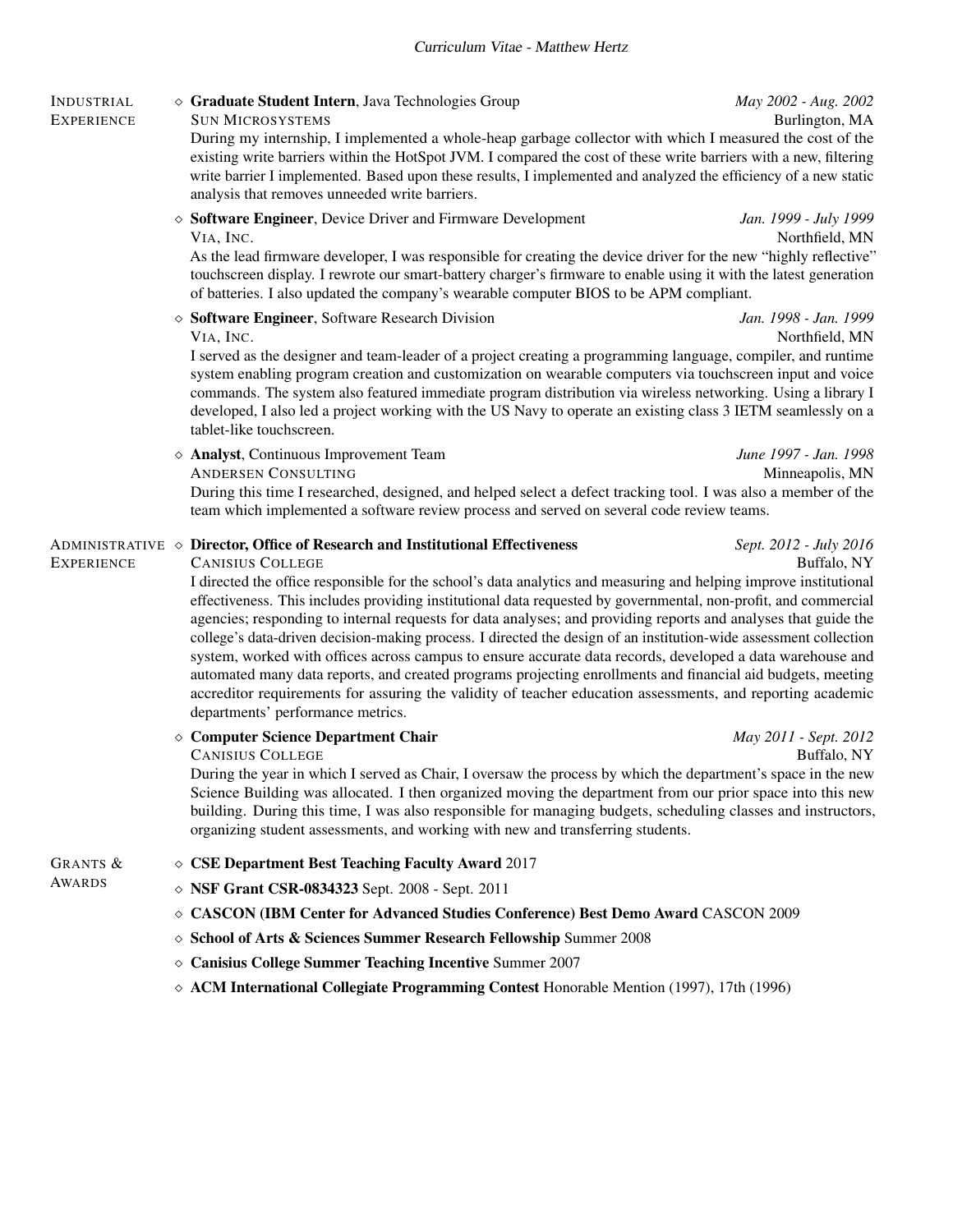- BOOKS ⇧ Hertz, M. 2007. *Quantifying and Improving the Performance of Garbage Collection*. VDM Verlag, Saarbrücken, Germany.
- REFEREED JOURNAL ⇧ BLACKBURN, S. M., Hertz, M., MCKINLEY, K. S., MOSS, J. E. B., AND YANG, T. 2007. Profile-based pretenuring. *Transactions on Programming Languages And Systems (TOPLAS) 29*, 1 (Jan.), 2.
- **PUBLICATIONS**  $\Diamond$  Hertz, M., BLACKBURN, S. M., MOSS, J. E. B., MCKINLEY, K. S., AND STEFANOVIĆ, D. 2006. Generating object lifetime traces with Merlin. *Transactions on Programming Languages And Systems (TOPLAS) 28*, 3 (May), 476–516.
- REFEREED **CONFERENCE** PUBLICATIONS

⇧ Hertz, M. AND FORD, S. 2013. Investigating factors of student learning in introductory courses. In *Proceeding of the 44th ACM Technical Symposium on Computer Science Education (SIGCSE 2013)* (Denver, CO, March 2013), pp. 195–200. *Acceptance Rate: 38%, Impact: Unknown%*.

- ⇧ Hertz, M. AND JUMP, M. 2013. Trace-based teaching in early programming courses. In *Proceeding of the 44th ACM Technical Symposium on Computer Science Education (SIGCSE 2013)* (Denver, CO, March 2013), pp. 561–566. *Acceptance Rate: 38%, Impact: Unknown%*.
- $\Diamond$  Hertz, M., KANE, S., KEUDEL, E., BAI, T., DING, C., GU, X., AND BARD, J. E. 2011. Waste not, want not: Resource-based garbage collection in a shared environment. In *Proceedings of the 2011 ACM SIGPLAN International Symposium on Memory Management (ISMM 2011)* (San Jose, CA, June 2011), pp. 65–76. *Acceptance Rate: 54%, Impact: Top 9.58%*.
- ⇧ Hertz, M. 2010. What do 'CS1' and 'CS2' mean? investigating differences in early courses. In *Proceedings of the 41st SIGCSE Technical Symposium on Computer Science Education (SIGCSE 2010)* (Milwaukee, WI, March 2010), pp. 199–203. *Acceptance Rate: 34%, Impact: Unknown*.
- ⇧ ZHANG, C., KELSEY, K., SHEN, X., DING, C., Hertz, M., AND OGIHARA, M. 2006. Programlevel adaptive memory management. In *Proceedings of the 2006 ACM SIGPLAN Internal Symposium on Memory Management (ISMM 2006)*, ACM SIGPLAN Notices (Ottawa, ON, Canada, June 2006), pp. 174–183. *Acceptance Rate: 38%, Impact: Top 9.58%*.
- $\Diamond$  Hertz, M. AND BERGER, E. D. 2005. The performance of automatic vs. explicit memory management. In *Proceedings of the 2005 ACM SIGPLAN Conference on Object-Oriented Programming Systems, Languages & Applications (OOPSLA 2005)*, Volume 40(11) of *ACM SIGPLAN Notices* (San Diego, CA, Oct. 2005), pp. 313–326. *Acceptance Rate: 18%, Impact: Top 2.29%*.
- ⇧ Hertz, M., FENG, Y., AND BERGER, E. D. 2005. Garbage collection without paging. In *Proceedings of the 2005 ACM SIGPLAN Conference on Programming Language Design and Implementation (PLDI 2005)*, Volume 40(7) of *ACM SIGPLAN Notices* (Chicago, IL, June 2005), pp. 143–153. *Acceptance Rate: 21%, Impact: Top 0.24%*.
- ⇧ YANG, T., Hertz, M., BERGER, E. D., KAPLAN, S. F., AND MOSS, J. E. B. 2004. Automatic heap sizing: Taking real memory into account. In *Proceedings of the 2004 ACM SIGPLAN Internal Symposium on Memory Management (ISMM 2004)*, ACM SIGPLAN Notices (Vancouver, BC, Canada, Nov. 2004). *Acceptance Rate: 35%, Impact: Top 9.58%*.
- ⇧ HIRZEL, M., DIWAN, A., AND Hertz, M. 2003. Connectivity-based garbage collection. In *Proceedings of the 2003 ACM SIGPLAN Conference on Object-Oriented Programming Systems, Languages & Applications (OOPSLA 2003)*, Volume 38(11) of *ACM SIGPLAN Notices* (Anaheim, CA, Oct. 2003), pp. 359–373. *Acceptance Rate: 18%, Impact: Top 2.29%*.
- $\Diamond$  Hertz, M., IMMERMAN, N., AND MOSS, J. E. B. 2002. Framework for analyzing garbage collection. In R. BAEZA-YATES, U. MONTANARI, AND N. SANTORO Eds., *Foundations of Information Technology in the Era of Network and Mobile Computing: IFIP 17th World Computer Congress - TC1 Stream (TCS 2002)*, Volume 223 of *IFIP Conference Proceedings* (Montreal, Canada, 2002), pp. 230–241. *Acceptance Rate: 38%, Impact: Top 62.73%*.
- ⇧ Hertz, M., BLACKBURN, S. M., MOSS, J. E. B., MCKINLEY, K. S., AND STEFANOVIC´, D. 2002. Error free garbage collection traces: How to cheat and not get caught. In *Proceedings of the International Conference on Measurement and Modeling of Computer Systems*, Volume 30(1) of *ACM SIGMETRICS Performance Evaluation Review* (Marina Del Rey, CA, June 2002), pp. 140–151. *Acceptance Rate: 13%, Impact: Top 8.02%*.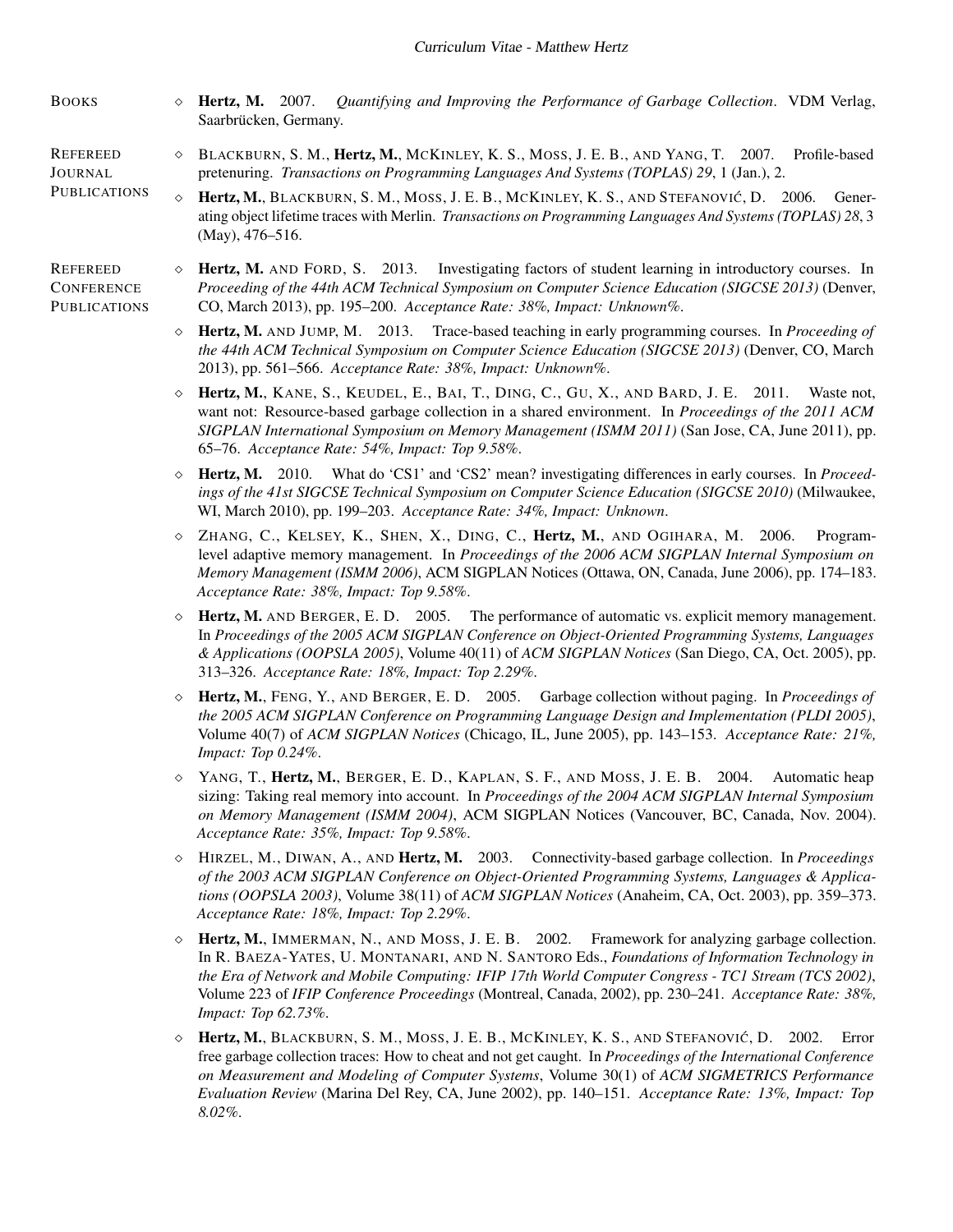- ⇧ STEFANOVIC´, D., Hertz, M., BLACKBURN, S. M., MCKINLEY, K. S., AND MOSS, J. E. B. 2002. Older-first garbage collection in practice: Evaluation in a Java virtual machine. In *Proceedings of the Workshop on Memory System Performance (MSP 2002) and the International Symposium on Memory Management (ISMM 2002)*, Volume 38(2) of *ACM SIGPLAN Notices* (Berlin, Germany, Feb. 2002), pp. 25–36. *Acceptance Rate: 71%, Impact: Top 9.58%*.
- $\Diamond$  BLACKBURN, S. M., SINGHAI, S., Hertz, M., MCKINLEY, K. S., AND MOSS, J. E. B. 2001. Pretenuring for Java. In *Proceedings of the 2001 ACM SIGPLAN Conference on Object-Oriented Programming Systems, Languages & Applications (OOPSLA 2001)*, Volume 36(11) of *ACM SIGPLAN Notices* (Tampa, FL, Oct. 2001), pp. 342–352. *Acceptance Rate: 19%, Impact: Top 2.29%*.
- ⇧ HOVEMEYER, D., Hertz, M., DENNY, P., SPACCO, J., PAPANCEA, A., STAMPER, J., AND RIVERS, K. 2013. Cloudcoder: Building a community for creating, assigning, evaluating and sharing programming exercises. In *Proceeding of the 44th ACM Technical Symposium on Computer Science Education (SIGCSE 2013)* (Denver, CO, March 2013), pp. 742–742. Poster Presentation w/ Published Abstract.
	- $\Diamond$  Hertz, M. AND FORD, S. 2012. When do students learn? investigating factors in introductory courses. Faculty Poster at CCSCNE 2012.
	- $\Diamond$  BARD, J., KANE, S., KEUDEL, E., BAI, T., GU, X., **Hertz, M.**, AND DING, C. 2009. Waste not, want not: Adaptive memory sharing in multi-core environments. Demo at CASCON 2009 Technology Showcase.
- OTHER PRE-SENTATIONS AND INVITED TALKS

DEMOS & **POSTERS** 

- ⇧ "Monte Carlo-Based Enrollment Projections", 5th Joint Conference of the Upstate Chapters of American Statistical Association, Buffalo, NY, Apr. 2016.
- ⇧ "'Little Assignments' on Big Data", Western New York CS Teachers Association Fall Conference, Buffalo, NY, Oct. 2013
	- $\diamond$  "Assessing the Assessment: Practice What You Preach", The 2011 Assessment Institute, Indianapolis, IN, Nov. 2011
	- ⇧ "Garbage Collection on Modern Hardware", Canisius College School of Arts & Sciences Faculty Colloquium, Buffalo, NY, Nov. 2009
	- ⇧ "Cooperative Memory Management for Multi-core Systems", 8th Workshop on Compiler-Driven Performance (CDP09), Toronto, ON, Canada, Nov. 2009
	- ⇧ "Poor Richard's Memory Manager", Univ. of Delaware, Newark, DE, Aug. 2009
	- ⇧ "Garbage Collection Without Paging", Nokia S60 Runtime Platform Group, Helsinki, Finland, Aug. 2008
	- ⇧ "Using Graphs for Dynamic Memory Management", Canisius College Summer REU Program, Buffalo, NY, July 2007
	- ⇧ "Quantifying and Improving Garbage Collection Performance", Univ. of Rochester, Rochester, NY, Oct. 2005
	- ⇧ "Cooperative User- and Kernel-Level Memory Management", DaCapo ITR Grant Meeting, Lafayette, IN, Aug. 2004
	- ⇧ "Hippocratic Garbage Collection", New England Programming Language and System Symposium Series (NEPLS 12), Burlington, VT, June, 2004
	- ⇧ "VM-Aware Garbage Collection", DaCapo ITR Grant Meeting, Albuquerque, NM, Aug. 2003
	- ⇧ "Pretenuring For Java", DaCapo ITR Grant Meeting, Albuquerque, NM, Aug. 2003
	- ⇧ "Merlin GC Trace Generation", DaCapo ITR Grant Meeting, Austin, TX, Jan. 2002
	- ⇧ "Cheating Safely: The Effects of Trace Granularity on Simulator Fidelity", DaCapo ITR Grant Meeting, Amherst, MA, Feb. 2001